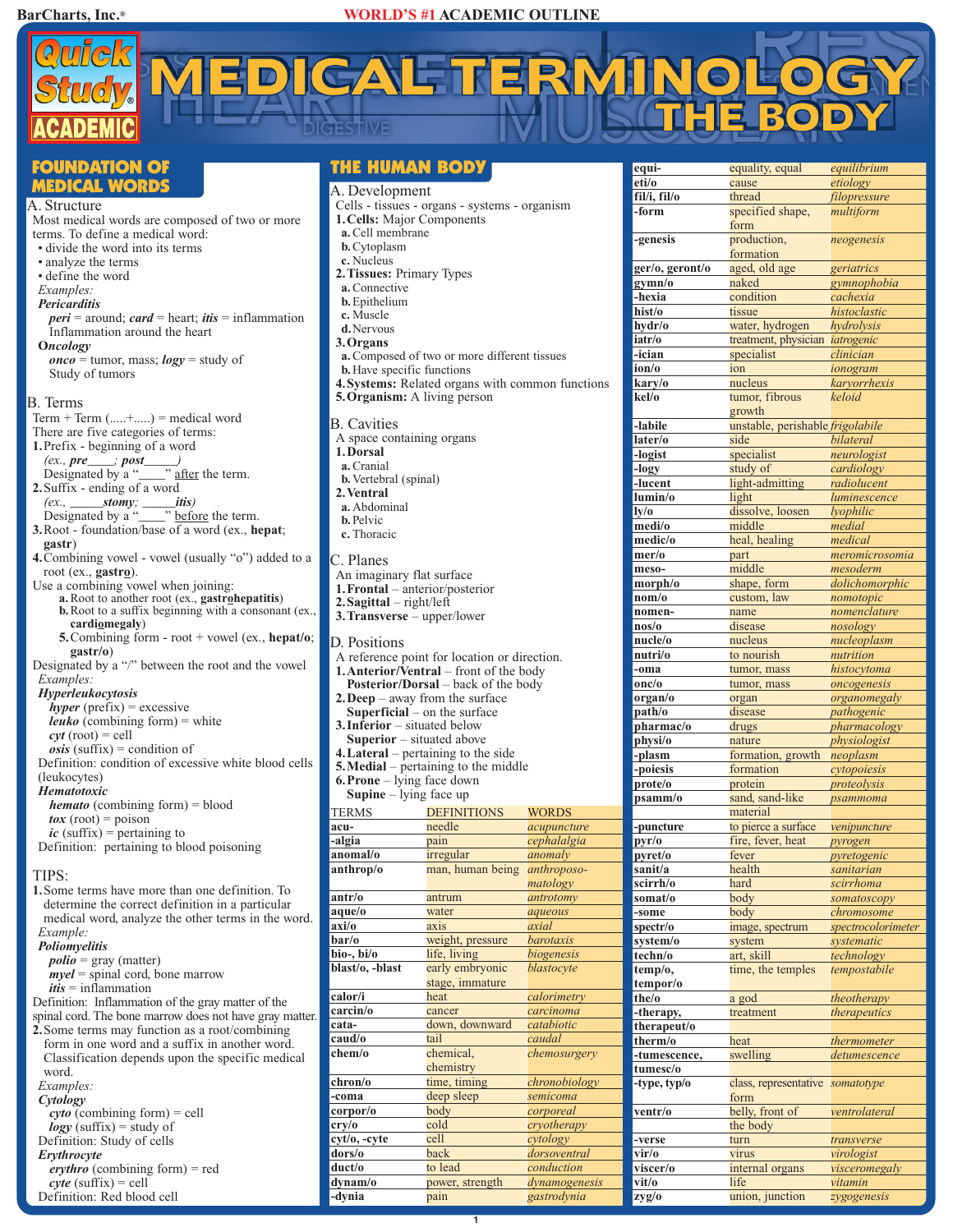

|                             |                                   |                                                  | TERM TREAD &                                   |                  |                                           |                   |
|-----------------------------|-----------------------------------|--------------------------------------------------|------------------------------------------------|------------------|-------------------------------------------|-------------------|
| <b>TERMINOLOGY SETS</b>     |                                   | seven                                            | hepta-                                         | <b>TERMS</b>     | <b>DEFINITIONS</b>                        | <b>WORDS</b>      |
|                             |                                   |                                                  | sept-                                          | ankvl/o          | stiff, crooked, bent                      | ankylosis         |
| <b>A. DIRECTIONAL TERMS</b> |                                   |                                                  | septi-                                         | arthr/o          | joint                                     | arthrodysplasia   |
| ab-                         | away from                         | eight                                            | octa-                                          | articul/o        | joint                                     | articulation      |
| ad-                         | toward, near                      |                                                  | octi-                                          | brachi/o         | arm                                       | brachiocephalic   |
| ambi-                       | around, on both sides             |                                                  |                                                | burs/o           | bursa                                     | bursolith         |
| amphi-                      | around, on both sides             | nine                                             | noni-                                          | calcane/o        | heel                                      | calcaneodynia     |
| ana-                        | upward, backward                  | ten $(101)$                                      | deca-                                          |                  | wrist                                     |                   |
| ante-                       | before, forward                   | hundred $(102)$                                  | hecto-                                         | carp/o           |                                           | carpoptosis       |
| anter/o                     | front                             | thousand (10 <sup>3)</sup>                       | kilo-                                          | centr/o          | center                                    | centrosclerosis   |
| anti-                       | against                           | million $(10^{\circ})$                           | mega-                                          | cephal/o         | head                                      | cephaledema       |
|                             |                                   | billion $(10^{\circ})$                           | giga-                                          | cervic/o         | neck, cervix                              | cervicofacial     |
| apo-                        | away, separation                  | trillion $(10^{12})$                             | tera-                                          | chir/o, cheir/o  | hand                                      | chiropodalgia     |
| cata-                       | down, downward                    | quadrillion (10 <sup>15</sup> )                  |                                                | chondr/o         | cartilage                                 | chondrodystrophy  |
| circum-                     | around                            |                                                  | peta-                                          | cleid/o          | clavicle                                  | cleidorrhexis     |
| contra-                     | against, opposite                 | quintillion $(10^{18})$                          | exa-                                           | coccyg/o         | соссух                                    | coccygodynia      |
| dextr/o                     | right                             | one tenth $(10-1)$                               | deci-                                          | cost/o           | rib                                       | costosternal      |
| dia-                        | through, apart                    | one hundredth $(102)$                            | centi-                                         | $\cos/\sigma$    | hip                                       | coxarthrosis      |
| dis-                        | apart, to separate                | one thousandth (10-3)                            | milli-                                         | crani/o          | skull                                     | cranioclast       |
| ec-, ecto-                  | outside, out                      | one millionth $(106)$                            | micro-                                         | cubit/o          | elbow, forearm                            | genucubital       |
| en-, endo-                  | inside, within                    | one billionth (10°)                              | nano-                                          | dactvl/o         | digit (finger or toe)                     | dactylospasm      |
| epi-                        | above, over, upon                 | one trillionth $(10^{-12})$                      | pico-                                          | eury-            | wide, broad                               | eurycephalic      |
| eso-                        | within                            |                                                  |                                                | faci/o           | face                                      | facioplasty       |
| ex-                         | out, away from                    | one quadrillionth (10-15) femto-                 |                                                | femor/o          | femur                                     | ischiofemoral     |
|                             | outside of, outward               | one quintillionth $(10^{18})$ atto-              |                                                | fibul/o          | fibula                                    | fibulocalcaneal   |
| exo-                        |                                   |                                                  |                                                | geni/o           | chin                                      | genioplasty       |
| extra-                      | outside                           | <b>D. SURGICAL PROCEDURES</b>                    |                                                | gnath/o          | jaw                                       | gnathoschisis     |
| fore-                       | before, in front of               | -centesis                                        | surgical puncture of a cavity                  | gnos/o           | knowledge                                 | acrognosis        |
| hyper-                      | above, excessive, beyond          | -desis                                           | surgical fixation, fusion                      | goni/o           | angle                                     | goniometer        |
| hypo-                       | under, deficient, below           |                                                  |                                                |                  |                                           |                   |
| infra-                      | below, beneath                    | -ectomy                                          | surgical removal                               | gyr/o            | circle, spiral                            | gyrospasm         |
| inter-                      | between                           | pexy                                             | fixation                                       | holo-            | entire, complete                          | holoarthritis     |
| intra-                      | within                            | <b>plasty</b>                                    | surgical correction/repair                     | humer/o          | humerus                                   | humeroradial      |
| juxta-                      | near                              | -rrhaphy                                         | suture                                         | hypsi-           | high                                      | hypsicephaly      |
| later/o                     | side                              | -sect                                            | to cut                                         | ili/o            | ilium                                     | iliolumbar        |
| levo-                       | left                              | -stomy                                           | surgical opening                               | ischi/o          | ischium                                   | ischiodynia       |
| medi/o                      | middle                            | -tomy                                            | surgical incision                              | ithy-            | erect, straight                           | ithylordosis      |
|                             |                                   | -tripsy                                          | to crush, break                                | kyph/o           | humpback                                  | kyphoscoliosis    |
| meso-                       | middle                            |                                                  |                                                | lamin/o          | lamina                                    | laminectomy       |
| para-                       | alongside, near, beyond, abnormal |                                                  |                                                | lip/o            | fat                                       | lipochondroma     |
| per-                        | through, throughout               | <b>E. PATHOGENS</b>                              |                                                | <b>listhesis</b> | slipping                                  | spondylolisthesis |
| peri-                       | around, surrounding               | acar/o                                           | mites                                          | lord/o           | curvature, bending                        | lordoscoliosis    |
| post-                       | after, behind                     | arachn/o                                         | spider                                         | lox/o            | oblique, slanting                         | loxarthron        |
| poster/o                    | behind, towards the back          | bacteri/o                                        | bacteria                                       | lumb/o           | loin                                      | lumbodynia        |
| pre-                        | before, in front of               | -coccus                                          | berry-shaped bacterium                         | maxill/o         | maxilla                                   | maxillotomy       |
| pro-                        | before                            | fung/i                                           | fungus, mushroom                               | mega-, megalo-   | large                                     | megalopodia       |
| proxim/o                    | near                              | helminth/o.                                      | worm                                           | -megaly          | enlargement                               | dactylomegaly     |
| retro-                      | behind, backward                  |                                                  |                                                | mel/o            | limb, limbs                               | melalgia          |
| sinistr/o                   | left                              | helminth                                         |                                                | om/o             | shoulder                                  | omodynia          |
| sub-                        | under, beneath                    | hirud/i, hirudin/i                               | leech                                          | opisth/o         | backward, behind                          | opisthognathism   |
|                             | above, beyond                     | ixod/i                                           | ticks                                          | oste/o           | bone                                      | osteochondroma    |
| super-                      | above, beyond                     | myc/o                                            | fungus                                         | pan-             | all                                       | panarthritis      |
| supra-                      |                                   | parasit/o                                        | parasite                                       | patell/o         | patella                                   | patellofemoral    |
| tel/e                       | distant, end                      | pedicul/o                                        | louse                                          |                  |                                           | pedal             |
| trans-                      | across                            | scolec/o                                         | worm                                           | ped/o            | foot, child                               |                   |
|                             |                                   | verm/i                                           |                                                | pelv/i           | pelvis                                    | pelvimeter        |
| <b>B. FIVE rrh's</b>        |                                   |                                                  | worm                                           | perone/o         | fibula                                    | peroneotibial     |
| -rrhagia, -rrhage           | excessive flow                    | vir/o                                            | virus                                          | petr/o           | stone, petrous region <i>petromastoid</i> |                   |
| -rrhaphy                    | suture                            |                                                  |                                                |                  | of temporal bone                          |                   |
| -rrhea                      | flow, discharge                   | <b>SKELETAL SYSTEM</b>                           |                                                | phalang/o        | phalanges                                 | phalangitis       |
| -rrhexis                    | rupture                           | A. Bones                                         |                                                | -physis          | growth, growing                           | diaphysis         |
| rrhythm/o                   | rhythm                            | 1. Formation - Ossification                      |                                                | pod/o            | foot                                      | podiatrist        |
|                             |                                   | $2. Types - Long/short/flat/irregular$           |                                                | porosis          | porous, decrease                          | osteoporosis      |
| <b>C. NUMERICAL VALUES</b>  |                                   |                                                  | $3. Tissues - Compact/spongy (cancellation)$   |                  | in density                                |                   |
| half                        | demi-                             |                                                  | 4. Markings - Depressions/openings/projections | pub/o            | pubis                                     | pubovesical       |
|                             |                                   | 5. Axial skeleton                                |                                                | rachi/o          | spine                                     | rachioplegia      |
|                             | hemi-                             | a. Skull                                         |                                                | sacr/o           | sacrum                                    | sacrocoxalgia     |
|                             | semi-                             | <b>b.</b> Vertebral column                       |                                                | scapul/o         | scapula                                   | scapulopexy       |
| one                         | mono-                             | c. Thoracic cage                                 |                                                | scoli/o          | crooked, twisted                          | scoliorachitic    |
|                             | uni-                              | 6. Appendicular skeleton<br>a. Üpper extremities |                                                | skelet/o         | skeleton                                  | skeletogenous     |
| one and a half              | sesqui-                           | <b>b.</b> Lower extremities                      |                                                | spin/o           | spinal cord, spine                        | spinocerebellar   |
| two                         | bi-                               | c. Pectoral girdle                               |                                                | spondyl/o        | vertebrae                                 | spondylopyosis    |
|                             | di-                               | d. Pelvic girdle                                 |                                                | stern/o          | sternum                                   | sternocostal      |
| three                       | tri-                              |                                                  |                                                |                  |                                           |                   |
| four                        | tetra-                            | <b>B.</b> Joints/articulations                   |                                                | synov/o          | synovia,                                  | synovectomy       |
|                             | quadri-                           | 1. Structural classification                     |                                                |                  | synovial membrane                         |                   |
| five                        | quinque-                          | a. Fibrous                                       |                                                | tal/o            | talus                                     | talofibular       |
|                             | pent-                             | <b>b.</b> Cartilaginous<br>c. Synovial           |                                                | tars/o           | tarsus, edge of eyelid <i>tarsoclasis</i> |                   |
|                             | penta-                            | 2. Functional classification                     |                                                | tibi/o           | tibia                                     | tibiotarsal       |
| six                         | hex-                              | a. Synarthroses                                  |                                                | vertebr/o        | vertebra                                  | vertebrosternal   |
|                             | hexa-                             | <b>b.</b> Amphiarthroses                         |                                                | xiph/o           | sword-shaped,                             | xiphocostal       |
|                             | sex-                              | c. Diathroses                                    |                                                |                  | xiphoid                                   |                   |

 $\overline{2}$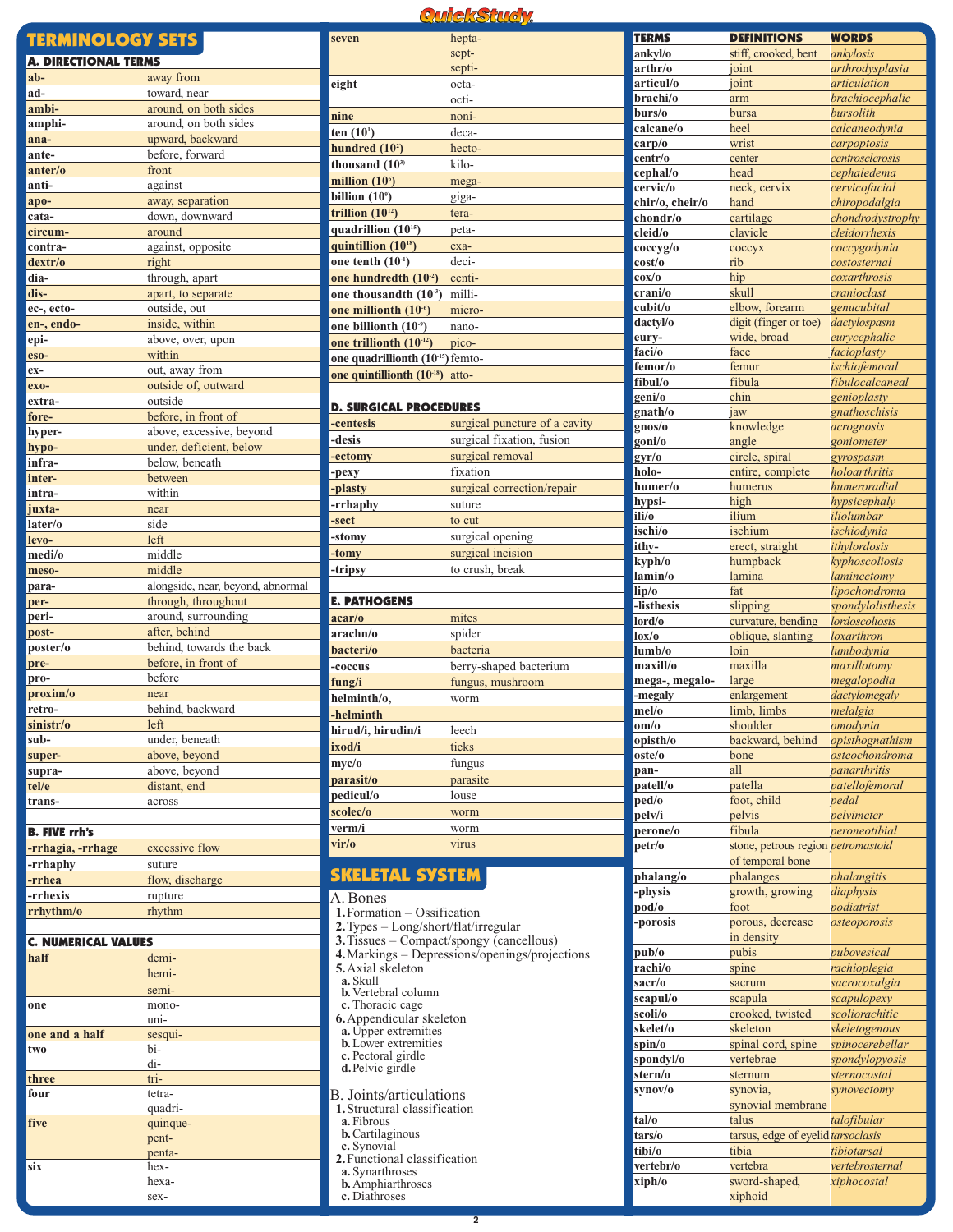### **NERVOUS SYSTEM**

#### A. Cells

- **1.**Neuron Dendrites, cell body, axon
- **2.**Neuroglia (glial)
- B. Central Nervous System (CNS) **1.**Brain – Cerebrum, cerebellum, brainstem,
	- diencephalon **2.**Spinal cord – Ascending/descending tracts
	- **3.**Membranes (meninges) Dura mater, arachnoid, pia mater
- **4.**Cerebrospinal Fluid (CSF)

#### C. Peripheral Nervous System (PNS)

- **1.**Cranial nerves (12 pairs)
- **2.**Spinal nerves (31 pairs)
- **3.**Afferent (sensory) division: sensory receptors
- **4.**Efferent (motor) division
- **a.** Somatic nervous system (voluntary)
- **b.**Autonomic nervous system (involuntary)
	- **i.** Sympathetic nervous system
	- **ii.** Parasympathetic nervous system

#### **TERMS DEFINITIONS WORDS -algesia, alges/o** pain sensitivity *analgesia* **astr/o** star, star shaped *astrocytoma* **atel/o** incomplete, imperfect *atelomyelia* **-bulia, -boulia** will *abulia* **cerebell/o** cerebellum *cerebellospinal* **cerebr/o** cerebrum, brain *cerebroid* **-crasia** mixture (good or *eucrasia* bad), temperament **drom/o,** running *dromotropic* **-drome encephal/o** brain *encephalomalacia* **esthesi/o,** sensation, feeling *esthesioneurosis* **-esthesia** ganglion *gangliocytoma* **ganglion/o gli/o** glue, neuroglia *gliocyte* **heli/o** sun *heliophobia* **hydr/o** water, hydrogen *hydrocephalocele* **hypn/o** sleep *hypnogenic* **hypothalam/o** hypothalamus *hypothalamohypophysical* **keraun/o** lightning *keraunoneurosis* **klept/o** theft, stealing *kleptomania* **-lemma** confining membrane *epilemma* **-lepsy** seizure *epilepsy* **-lexia** speech, word *bradylexia* **log/o, -log,** word, speech, *logorrhea <u>blogue</u>* thought **-mania** madness, obsessive *hypomania* preoccupation **medull/o** medulla, marrow *medulloblast* **mening/o** meninges, *meningocele* membranes **ment/o** mind *dementia* **-mnesia** memory *ecmnesia* **myel/o** bone marrow, *myelocele* spinal cord **narc/o** numbness, stupor *narcoanesthesia* **neur/o** nerve *neurotripsy* **noci-** to cause harm, *nociceptor* injury or pain **-noia** mind, will *paranoia* **-paresis** partial paralysis *hemiparesis* **phaner/o** visible, apparent *phaneromania* **-phobia,** fear, aversion *phobophobia* **phob/o phren/o** mind, diaphragm *tachyphrenia* **picr/o** bitter *picrotoxin* **piez/o, pies/i,** pressure *piesesthesia* **-piesis -plegia** *paralysis* quadriplegia

| poli/o          | gray (matter)                 | poliomyelitis    |
|-----------------|-------------------------------|------------------|
| -pore           | opening, passageway neuropore |                  |
| -praxia         | action, activity              | parapraxia       |
| psych/o         | mind                          | psychokinesis    |
| psychr/o        | cold                          | psychrophobia    |
| radicul/o       | nerve root                    | radiculitis      |
| rhiz/o          | root                          | rhizotomy        |
| schiz/o         | split, division               | schizophasia     |
| somn/i, -somnia | sleep                         | insomnia         |
| syring/o        | tube, fistula                 | syringomyelocele |
| tauto-          | identical, same               | tautomeral       |
| -taxia, tax/o   | arrangement,                  | dystaxia         |
|                 | coordination                  |                  |
| tel/o           | end                           | telodendron      |
| tephr/o         | gray (ashen)                  | tephromyelitis   |
| thanat/o        | death                         | thanatomania     |
| thec/o          | sheath                        | neurothecitis    |
| vag/o           | vagus nerve                   | vagolysis        |

**QuickStudy** 

### **MALE REPRODUCTIVE SYSTEM**

#### A. Scrotum

Sac containing the testes

- **1.**Seminiferous tubules spermatozoa
- **2.**Interstitial cells testosterone
- C. Ducts
- **1.**Epididymis
- **2.**Vas deferens/ductus deferens
- **3.**Ejaculatory duct **4.**Urethra

### D. Penis

Erectile tissue

E. Glands

- **1.**Seminal vesicles
- **2.**Prostate gland
- **3.**Bulbourethral (Cowper's) gland
- F. Secretion
- Semen
- **1.**Sperm
- **2.**Glandular secretions

| <b>TERMS</b>       | <b>WORDS</b><br><b>DEFINITIONS</b> |                   |
|--------------------|------------------------------------|-------------------|
| andr/o             | male                               | androgen          |
| balan/o            | glans penis                        | balanoblennorrhea |
| -cele              | hernia, swelling                   | hvdrocele         |
| -cide              | killing, agent                     | spermicide        |
|                    | which kills                        |                   |
| crypt/o            | hidden, concealed                  | cryptorchism      |
| epididym/o         | epididymis                         | epididymectomy    |
| genit/o            | reproduction                       | genitourinary     |
| gon/o              | genitals                           | gonocyte          |
| gonad/o            | gonads                             | gonadogenesis     |
| olig/o             | scanty, few, little                | oligospermia      |
| orch/o, orchi/o,   | testis                             | orchidopexy       |
| orchid/o           |                                    |                   |
| osche/o            | scrotum                            | oscheoplasty      |
| phall/o            | penis                              | phallodynia       |
| phim/o             | muzzle                             | paraphimosis      |
| prostat/o          | prostate gland                     | prostatocystotomy |
| semin/i            | semen                              | seminiferous      |
| sperm/o,           | spermatozoa                        | spermatogenesis   |
| spermat/o          |                                    |                   |
| test/o, testicul/o | testis                             | testectomy        |
| vas/o              | vas deferens,                      | vasovasostomy     |
|                    | vessel                             |                   |
| venere/o           | sexual intercourse                 | venereologist     |
| vesicul/o          | seminal vesicle                    | vasovesiculitis   |
| zo/o               | animal                             | azoospermia       |

## **URINARY SYSTEM**

### A. Organs

**1.**Kidneys - Cortex, medulla, nephron, collecting duct, renal pelvis

### **2.**Ureters - Tubes

- **3.**Bladder Trigone
- **4.**Urethra Tube

#### B. Urine

- **1.**Formation Filtration, reabsorption, secretion **2.**Composition - Water, nitrogenous waste, salts,
- other substances

| <b>TERMS</b>       | <b>DEFINITIONS</b>  | <b>WORDS</b>     |
|--------------------|---------------------|------------------|
| a-, an-            | without, not        | anuria           |
| albumin/o          | albumin             | albuminometer    |
| ammon/o            | ammonium            | ammonuria        |
| -atresia           | closure, occlusion  | urethratresia    |
| atreto-            | closed, lacking     | atretocystia     |
|                    | an opening          |                  |
| azot/o             | nitrogen, urea      | azoturia         |
| calci/o            | calcium             | hypocalciuria    |
| cali/o             | calyx               | pyelocaliectasis |
| $cup$ r/o          | copper              | cupruresis       |
| cvan/o             | blue                | urocyanosis      |
| cvst/o             | bladder, cyst       | cystogram        |
| -ectasis, -ectasia | dilation, expansion | nephrectasia     |
| fusc/o             | dark brown          | urofuscohematin  |
| glomerul/o         | glomerulus          | glomerulopathy   |
| keton/o            | ketones             | ketonuria        |
| lith/o             | stone, calculus     | pyelolithotomy   |
| nephr/o            | kidney              | nephrotoxic      |
| noct/i             | night               | noctalbuminuria  |
| py/o               | pus                 | pyocalix         |
| pyel/o             | renal pelvis        | pyelophlebitis   |
| ren/o              | kidney              | renogastric      |
| uric/o             | uric acid           | uricosuria       |
| ur/o               | urine               | uroerythrin      |
| -uresis            | urination           | diuresis         |
| ureter/o           | ureter              | ureterocolostomy |
| urethr/o           | urethra             | urethrorrhagia   |
| -uria              | urine condition     | pvuria           |
| urin/o             | urine               | urinalysis       |
| vesic/o            | urinary bladder     | vesicoclysis     |

### **FEMALE REPRODUCTIVE SYSTEM**

#### A. Ovaries

- **1.**Oocyte development
- **2.**Ovulation
- B. Fallopian tubes/uterine tubes Fertilization
- C. Uterus
- **1.**Wall **a.** Perimetrium
- **b**.Myometrium
- **c.** Endometrium
- **2.**Parts
- **a.** Fundus
- **b.**Body
- **c.** Cervix

D. Vagina Hymen

- E. External genitalia/vulva
- **1.**Labia majora/minora
- **2.**Clitoris
- **3.**Bartholin's glands
- F. Breasts
- **1.**Mammary glands
- **2.**Nipple
- **3.**Areola
- **4.**Lactation
- G. Menstrual cycle
- **1.**Phases
- **2.**Hormonal interaction **3.**Cessation
- 

# B. Testes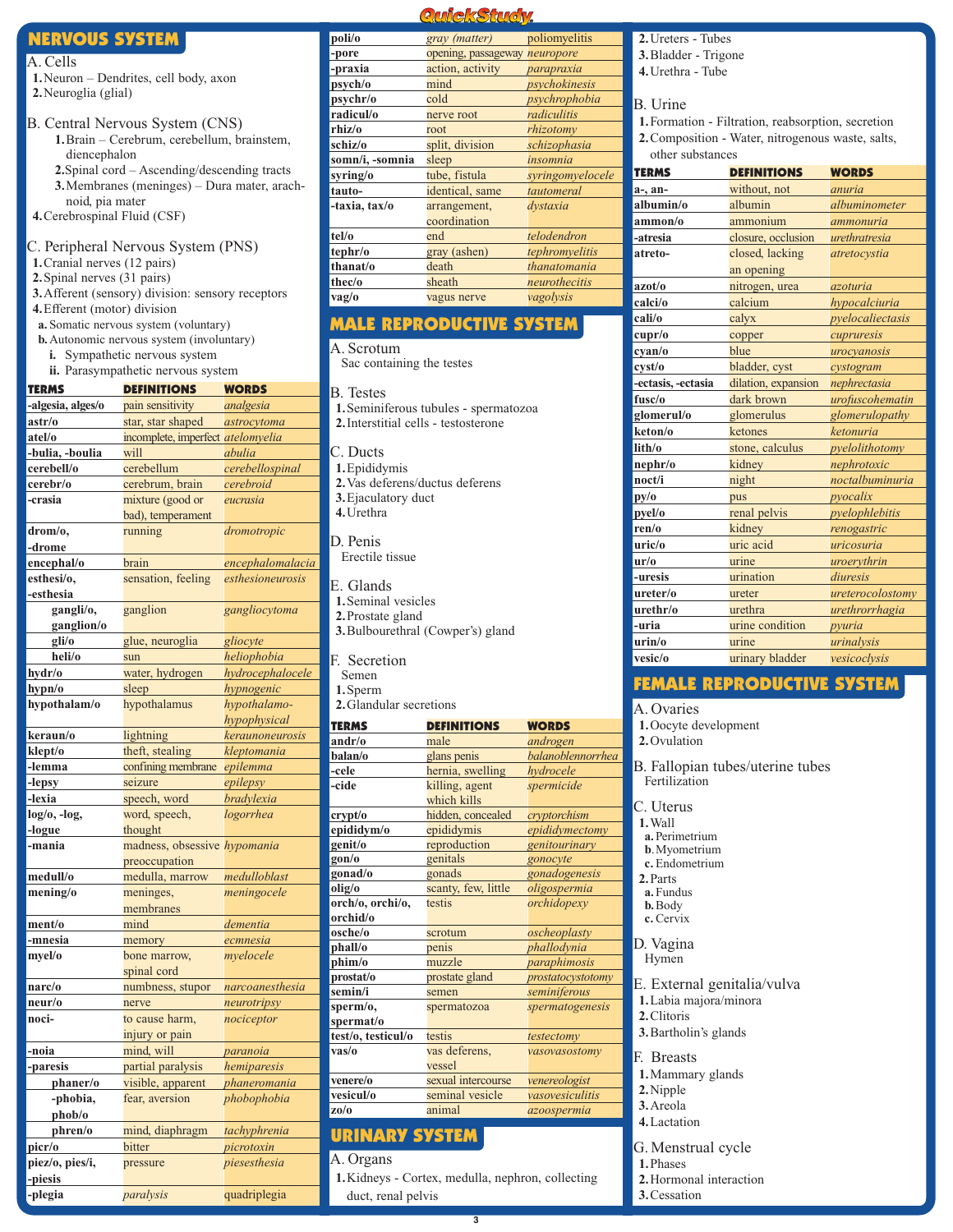| <b>TERMS</b>     | <b>DEFINITIONS</b>      | <b>WORDS</b>     |
|------------------|-------------------------|------------------|
| amni/o           | amnion                  | amnioscopy       |
| cervic/o         | neck, cervix            | cervicovaginitis |
| chori/o          | chorion                 | chorioadenoma    |
| -clasis, -clast, | break, breaking         | cranioclasis     |
| -clasia          |                         |                  |
| $\frac{colp}{o}$ | vagina                  | colporrhaphy     |
| culd/o           | cul-de-sac              | culdoscopy       |
| -cyesis          | pregnancy               | ovariocyesis     |
| embry/o          | embryo                  | embryopathy      |
| episi/o          | vulva                   | episiostenosis   |
| fet/o            | fetus                   | fetography       |
| galact/o         | milk                    | galactacrasia    |
| gravid/o         | pregnancy               | gravidocardiac   |
| -gravida         | pregnant woman          | unigravida       |
| gynec/o          | woman, female           | gynecography     |
| helc/o           | ulcer                   | helcomenia       |
| hymen/o          | hymen                   | hymenitis        |
| hyster/o         | uterus                  | panhysterectomy  |
| lact/o           | milk                    | lactorrhea       |
| lecith/o         | yolk, ovum              | centrolecithal   |
| -lipsis          | omit, fail              | menolipsis       |
| mamm/o           | breast                  | mammography      |
| mast/o           | breast                  | mastalgia        |
| men/o            | menses,                 | menorrhagia      |
|                  | menstruation            |                  |
| metr/o           | uterus                  | myometritis      |
| nat/o            | birth                   | neonatology      |
| neo-             | new                     | neonatal         |
| nulli-           | none                    | nulliparity      |
| 0/0              | egg, ovum               | oogenesis        |
| obstetr/o        | midwife                 | obstetrician     |
| omphal/o         | navel                   | omphalocele      |
| oophor/o         | ovary                   | oophorohyster-   |
|                  |                         | ectomy           |
| ov/o, ov/i       | egg, ovum               | ovicide          |
| ovari/o          | ovary                   | ovariocentesis   |
| -para, -parous   | to bear,<br>bring forth | septipara        |
| -partum          | childbirth, labor       | postpartum       |
| perine/o         | perineum                | colpoperine-     |
|                  |                         | oplasty          |
| per/o            | deformed,               | peromelia        |
|                  | maimed                  |                  |
| phys/o           | air, gas                | physometra       |
| sacchar/o        | sugar                   | saccharogalac-   |
|                  |                         | torrhea          |
| salping/o        | fallopian tube          | salpingocyesis   |
| terat/o          | monster                 | teratogenesis    |
| thel/o           | nipple                  | thelorrhagia     |
| toc/o, -tocia    | childbirth, labor       | dystocia         |
| tub/o            | tube                    | tuboplasty       |
| uter/o           | uterus                  | uterolith        |
| vagin/o          | vagina                  | vaginography     |
| viv/i            | life, alive             | viviparous       |
| vulv/o           | vulva                   | vulvopathy       |
|                  |                         |                  |

### **CARDIOVASCULAR**

#### A. Heart

- **1.**Four chambers
- **a.**Two upper (atria) **b.**Two lower (ventricles) **2.**Wall **a.**Endocardium **b.**Myocardium **c.** Pericardium
- **3.**Two partitions
- **a.**Interatrial septum
- **b.**Interventricular septum
- **4.**Four valves **a.** Atrioventricular
- **i.** Tricuspid
- **ii.** Bicuspid (mitral) **b.**Semilunar
- **i.** Pulmonary
- **ii.** Aortic
- B. Blood vessels
- **1.** Arteries arterioles
- **2.** Veins venules
- **3.** Capillaries



- **1.** Pulmonary
- **2.** Systemic

C. Circulation

- D. Blood pressure
- **1.**Systole (contraction)
- **2.**Diastole (relaxation)
- E. Pulse
- Rhythmical expansion and contraction of an artery as a result of the heart contraction
- F. Electrical/Conduction system
- **1.**Components SA node AV node bundle of His - bundle branches - Purkinje fibers
- **2.**Measurement EKG/ECG

| <b>TERMS</b>                       | <b>DEFINITIONS</b>                    | <b>WORDS</b>                 |
|------------------------------------|---------------------------------------|------------------------------|
| aneurysm/o                         | aneurysm                              | aneurysmectomy               |
| angi/o                             | vessel                                | angioblast                   |
| aort/o                             | aorta                                 | aortomalacia                 |
| arteri/o                           | artery                                | arteriolith                  |
| arteriol/o                         | arteriole                             | arteriolo-                   |
|                                    |                                       | sclerosis                    |
| ather/o                            | fatty substance,                      | atheroma                     |
|                                    | plaque                                |                              |
| atri/o                             | atrium                                | atrioseptopexy               |
| bradv-                             | slow                                  | bradvcardia                  |
| $\overline{\text{cardi}/\text{o}}$ | heart                                 | cardioptosis                 |
| cine-                              | movement                              | cineangiograph               |
| -clysis                            | irrigation,                           | venoclysis                   |
|                                    | washing                               |                              |
| coron/o                            | heart                                 | coronary                     |
| embol/o                            | embolus                               | embolectomy                  |
| isch/o                             | suppress, restrain                    | ischemia                     |
| -megaly                            | enlargement                           | atriomegaly                  |
| $\overline{\text{mi/o}}$           | less, smaller                         | miocardia                    |
| -motor                             | movement,                             | venomotor                    |
|                                    | motion                                |                              |
| palpit/o,                          | flutter, throbbing <i>palpitation</i> |                              |
| palpitat/o                         |                                       |                              |
| phleb/o                            | vein                                  | phleborrhexis                |
| presby-                            | aging, elderly                        | presbycardia                 |
| rhe/o                              | flow, current,                        | rheocardi-                   |
|                                    | stream                                | ography                      |
| -spasm                             | involuntary                           | vasospasm                    |
|                                    | contraction                           |                              |
| sphygm/o                           | pulse                                 | sphygmoscope                 |
| -sphyxia                           | pulse                                 | asphyxia                     |
| -stenosis                          | narrowed,                             | aortostenosis                |
|                                    | constricted                           |                              |
| tachy-                             | fast                                  | tachycardia                  |
| tel/e<br>-tension                  | end, distant                          | telecardiography             |
|                                    | stretched,                            | hypertension                 |
| valv/o, valvul/o                   | strained<br>valve                     | valvulotome                  |
| varic/o                            |                                       |                              |
| vas/o                              | varicose veins<br>vessel.             | varicophlebitis              |
|                                    |                                       | vasohypotonic                |
| vascul/o                           | vas deferens<br>vessel                | vasculitis                   |
| ven/o                              | vein                                  |                              |
| ventricul/o                        | ventricle of the                      | venography<br>ventriculogram |
|                                    | heart or brain                        |                              |
| venul/o                            | venule                                | venular                      |
|                                    |                                       |                              |

- **GASTROINTESTINAL SYSTEM**
- A. Oral cavity
- Tongue, teeth, hard/soft palate, gums, salivary glands
- B. Pharynx
- C. Esophagus
- D. Stomach
- **1.**Sphincters
- **2.**Parts fundus, body, pylorus
- E. Small intestine Parts - duodenum, jejunum, ileum
- F. Liver Right and left lobes

| G. Pancreas               |                                    |                        |  |  |
|---------------------------|------------------------------------|------------------------|--|--|
| Endocrine/exocrine tissue |                                    |                        |  |  |
|                           |                                    |                        |  |  |
| H. Large intestine        |                                    |                        |  |  |
|                           | Parts - cecum, colon, rectum, anus |                        |  |  |
|                           |                                    |                        |  |  |
| <b>TERMS</b>              | <b>DEFINITIONS</b>                 | <b>WORDS</b>           |  |  |
| abdomin/o                 | abdomen                            | abdomino-              |  |  |
|                           |                                    | centesis               |  |  |
| -agogue                   | producer, leader<br>severe pain    | cholagogue<br>dentagra |  |  |
| -agra<br>amyl/o           | starch                             | amylolysis             |  |  |
| an/o                      | anus                               | anorectocolonic        |  |  |
| arsenic/o                 | arsenic                            | arsenicophagy          |  |  |
| atel/o                    | incomplete,                        | ateloglossia           |  |  |
|                           | imperfect                          |                        |  |  |
| bil/i                     | bile                               | biligenesis            |  |  |
| bucc/o                    | cheek                              | buccal                 |  |  |
| cec/o                     | cecum                              | cecoileostomy          |  |  |
| celi/o                    | abdomen                            | celiomyositis          |  |  |
| cheil/o, chil/o           | lip                                | cheiloschisis          |  |  |
| -chezia, -chesia          | defecation                         | dyschezia              |  |  |
| chol/e                    | gall, bile                         | cholangiostomy         |  |  |
| choledoch/o               | common bile duct choledocho-       |                        |  |  |
|                           |                                    | lithiasis              |  |  |
| chyl/o                    | chyle                              | chylopoiesis           |  |  |
| col/o                     | colon                              | proctocolectomy        |  |  |
| dent/i                    | tooth                              | dentalgia              |  |  |
| dips/o                    | thirst                             | adipsia                |  |  |
| duoden/o                  | duodenum                           | duodenohepatic         |  |  |
| -emesis<br>enter/o        | vomiting<br>intestines             | hyperemesis            |  |  |
|                           | (small intestines)                 | enteroclysis           |  |  |
| esophag/o                 | esophagus                          | esophagocele           |  |  |
| gastr/o                   | stomach                            | dextrogastria          |  |  |
| ge/o                      | earth, soil                        | geophagia              |  |  |
| gingiv/o                  | gums                               | gingivoplasty          |  |  |
| gloss/o                   | tongue                             | glossolalia            |  |  |
| gluc/o                    | glucose, sugar                     | glucokinetic           |  |  |
| glyc/o                    | glucose, sugar                     | glycosialorrhea        |  |  |
| hepat/o                   | liver                              | hepatosplenom-         |  |  |
|                           |                                    | egaly                  |  |  |
| idi/o                     | individual, distinct, idioglossia  |                        |  |  |
|                           | unknown                            |                        |  |  |
| ile/o                     | ileum                              | ileoileostomy          |  |  |
| jejun/o                   | jejunum                            | jejunorrhaphy          |  |  |
| lapar/o                   | abdomen,<br>abdominal wall         | laparoscope            |  |  |
| lingu/o                   | tongue                             | retrolingual           |  |  |
| loph/o                    | ridge                              | lophodont              |  |  |
| odont/o                   | tooth                              | anodontia              |  |  |
| or/o                      | mouth                              | intraoral              |  |  |
| -orexia                   | appetite                           | hyperorexia            |  |  |
| orth/o                    | straight, normal,                  | orthodontist           |  |  |
|                           | correct                            |                        |  |  |
| palat/o                   | palate                             | palatoplegia           |  |  |
| -pepsia                   | digestion                          | dyspepsia              |  |  |
| peritone/o                | peritoneum                         | peritoneoclysis        |  |  |
| phag/o,                   | eating, ingestion                  | phagodnamom-           |  |  |
| phagia                    |                                    | eter                   |  |  |
| -posia                    | drinking                           | polyposia              |  |  |
| -prandial                 | meal                               | postprandial           |  |  |

**phagia** *eter* **-posia** drinking *polyposia* **-prandial** meal *postprandial* **proct/o** rectum, anus *proctopexy* **ptyal/o** saliva *ptyalogenic* **pyl/e** portal vein *pylemphraxis* **pylor/o** pylorus *pyloroplasty* **pyr/o** heat, fire, fever *pyrosis* **rect/o** rectum *rectocele* **sial/o** saliva *sialolith*<br>**sigmoid/o** sigmoid colon *sigmoid*  $sigmoid$  *sigmoidoscope* **sit/o** food *sitophobia* **splanchn/o** viscera *splanchnoptosis* **-stalis** contraction *peristalsis* **staphyl/o** uvula, grapelike *staphylorrhaphy* clusters<br>mouth **stomat/o** mouth *stomatomalacia* **-tresia** opening, *proctotresia* perforation **typhl/o** cecum, blindness *typhlectasis* **uran/o** palate *uranoschisis* **zym/o** enzyme, ferment *zymolysis*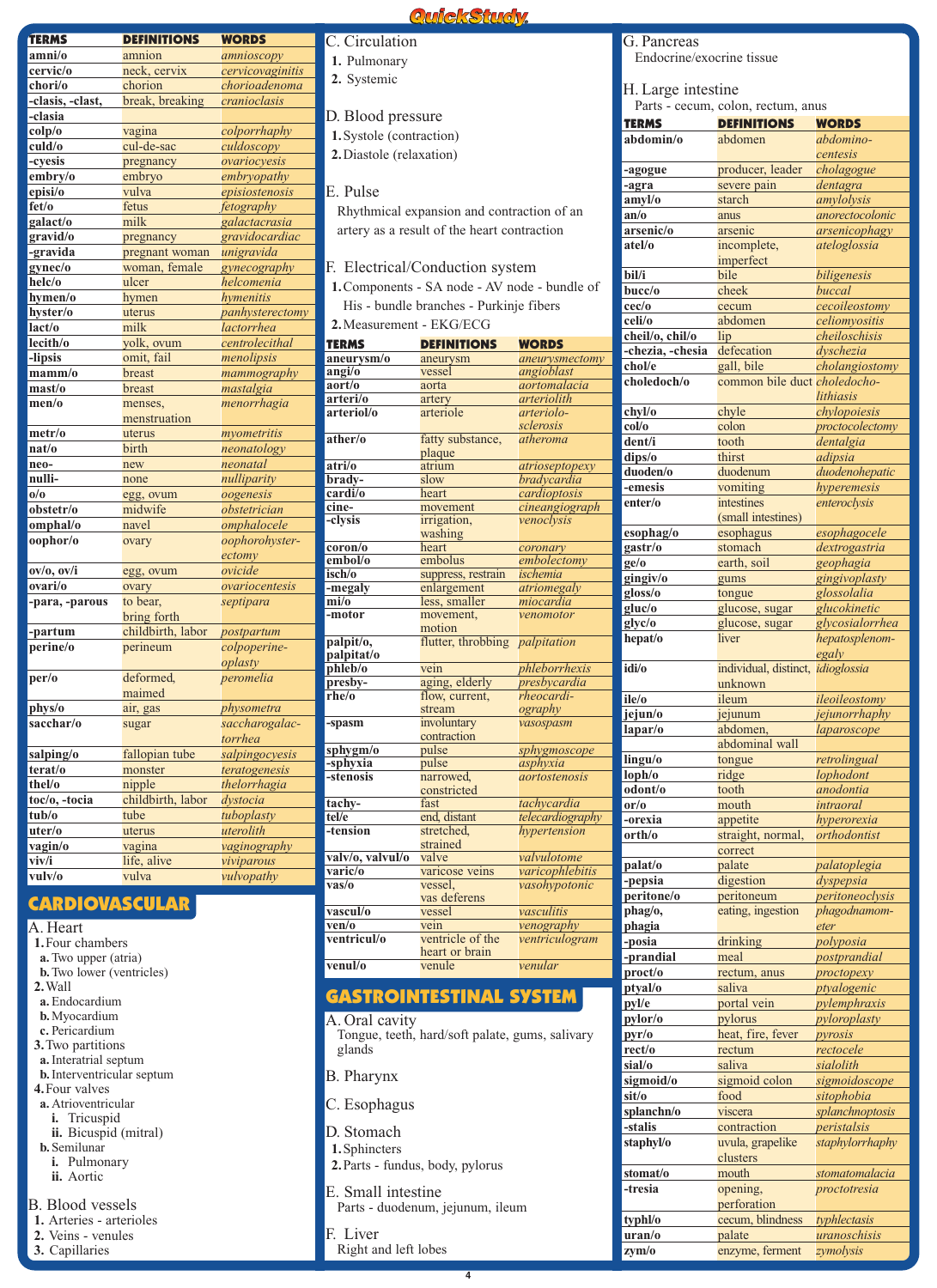| <b>QuickStudy</b> |
|-------------------|
|-------------------|

| <b>BLOOD</b>                         |                                                      |                                | 2. Thyroid                 |
|--------------------------------------|------------------------------------------------------|--------------------------------|----------------------------|
| 3. Parathyr<br>A. Composition        |                                                      |                                |                            |
| 1. Plasma (55%) - Pale, yellow fluid | 4. Adrenal                                           |                                |                            |
| 2. Formed elements (cells) - 45%     | a. medulla                                           |                                |                            |
| a. Erythrocytes                      | <b>b.</b> cortex                                     |                                |                            |
| <b>b.</b> Leukocytes                 | 5. Pancreas                                          |                                |                            |
|                                      | <i>i.</i> Granulocytes (eosinophils, basophils, neu- |                                | 6. Testes                  |
| trophils)                            |                                                      |                                | 7. Ovaries                 |
|                                      | ii. Agranulocytes (monocytes, lymphocytes)           |                                | 8. Pineal                  |
|                                      | c. Thrombocytes (platelets)                          |                                | 9. Thymus                  |
|                                      |                                                      |                                | <b>TERMS</b>               |
| <b>B.</b> Blood Groups               |                                                      |                                | acr/o                      |
| 1.ABO Group                          |                                                      |                                | aden/o                     |
| a. Types - A/B/AB/O                  |                                                      |                                | adren/o<br>cortic/o        |
|                                      | $b$ . Determined by antigen(s) on erythrocyte        |                                | crin/o                     |
| 2.Rh Group                           |                                                      |                                | hirsut/o                   |
| $a. Rh+ / Rh-$                       |                                                      |                                | hormon/o                   |
|                                      | b. Presence or absence of Rh antigen on erythrocyte  |                                | medull/o                   |
|                                      | C. Blood Clotting (coagulation)                      |                                | $\frac{myx}{o}$            |
| 1. Chemical reactions                |                                                      |                                | pancreat/o                 |
| 2. Clot prevention                   |                                                      |                                |                            |
| 3. Clot retraction                   |                                                      |                                | parathyroid                |
| <b>TERMS</b>                         | <b>DEFINITIONS</b>                                   | <b>WORDS</b>                   | phe/o                      |
| agglutin/o                           | clumping                                             | agglutinophilic                | pineal/o                   |
| anis/o                               | unequal                                              | anisonormo-                    | pituitar/o                 |
|                                      | base, foundation                                     | cytosis                        | thym/o                     |
| bas/o, basi/o<br>coagul/o            | coagulation,                                         | basophil<br>coagulopathy       | thyr/o                     |
|                                      | clotting                                             |                                | tox/o, toxic/              |
| -crit                                | separate                                             | thrombocytocrit                | -trophy, trop              |
| -emia                                | blood condition                                      | erythremia                     |                            |
| eosin/o<br>erythr/o                  | red, rosy, dawn<br>red                               | eosinopenia<br>erythrocytoschi | <b>INTEGU</b>              |
|                                      |                                                      | sis                            |                            |
| ferr/i, ferr/o                       | iron                                                 | ferrometer                     | A. Skin                    |
| gigant/o                             | huge                                                 | gigantocyte                    | Layers                     |
| -globin<br>granul/o                  | protein<br>granules                                  | hemoglobin<br>agranulocytosis  | 1. Epiderm                 |
| hem/o,                               | blood                                                | hemocytozoon                   | 2. Dermis/                 |
| hemat/o                              |                                                      |                                | 3. Subcuta                 |
| kal/i<br>leuk/o                      | potassium                                            | hyperkalemia                   |                            |
| myel/o                               | white<br>bone marrow,                                | leukocytotoxin<br>myelocytosis | B. Hair                    |
|                                      | spinal cord                                          |                                | 1. Compon                  |
| natr/o                               | sodium                                               | hypernatremia                  | a. Shaft<br><b>b.</b> Root |
| neutr/o                              | neutral                                              | neutropenia                    | c. Bulb                    |
| norm/o                               | normal, usual                                        | normochromo<br>$c$ <i>vte</i>  | $2.Cycle -$                |
| -pheresis                            | removal                                              | plateletpheresis               |                            |
| -phil, -philia                       | affinity for,                                        | hemophilia                     | C. Glands                  |
|                                      | tendency towards                                     |                                | 1. Sebaceo                 |
| -phore<br>-phoresis                  | bearer, processor<br>bearing,                        | siderophore<br>electrophoresis | 2. Sudorife                |
|                                      | transmission                                         |                                | a. apocrin                 |
| phosphat/o                           | phosphate                                            | phosphatemia                   | <b>b.</b> eccrine          |
| poikil/o                             | variation,                                           | poikiloblast                   |                            |
|                                      | irregular                                            |                                | D. Nails                   |
| pykn/o, pycn/o<br>rhod/o             | thick, dense<br>red, rosy                            | pyknocyte<br>rhodocyte         | Compone                    |
| sangu/i,                             | blood                                                | sanguiferous                   | 1. Free edg                |
| sanguin/o                            |                                                      |                                | 2. Nail bod                |
| sapr/o                               | rotten, decay                                        | sapremia                       | 3. Nail roo                |
| schist/o,<br>-schisis                | split, cleft                                         | schistocyte                    | <b>TERMS</b>               |
| ser/o                                | serum, serous                                        | serosanguineous                | acanth/o                   |
| sider/o                              | iron                                                 | sideropenia                    | actin/o                    |
| spher/o                              | round, sphere                                        | spherocytosis                  | brom/o                     |
| strept/o                             | twisted, curved                                      | streptococcemia                |                            |
| thromb/o                             | clot, thrombus                                       | thromboelas-<br>togram         | caus/o, caut               |
| -volemia                             | blood volume                                         | normovolemia                   | -chroia                    |
|                                      |                                                      |                                | chrom/o                    |
|                                      | <b>ENDOCRINE SYSTEM</b>                              |                                | chrys/o                    |

#### A. Characteristics

- **1.**Ductless glands called endocrine glands **2.**Glands secrete hormones directly into the blood
- stream
- **3.**Hormones affect growth/development, reproduction, metabolism
- B. Endocrine Glands
- **1.**Pituitary **a.** anterior
- 
- **b.** posterior

| 3. Parathyroid   |                    |                |
|------------------|--------------------|----------------|
| 4. Adrenal       |                    |                |
| a. medulla       |                    |                |
| <b>b.</b> cortex |                    |                |
| 5. Pancreas      |                    |                |
| 6. Testes        |                    |                |
| 7. Ovaries       |                    |                |
| 8. Pineal        |                    |                |
| 9. Thymus        |                    |                |
| <b>TERMS</b>     | <b>DEFINITIONS</b> | <b>WORDS</b>   |
| $\arccos$        | extremities        | acrogeria      |
| aden/o           | gland              | adenectopia    |
| adren/o          | adrenal glands     | adrenomegaly   |
| cortic/o         | cortex             | corticoadrenal |
| crin/o           | secrete, separate  | crinogenic     |
| hirsut/o         | hairy              | hirsutism      |
| hormon/o         | hormone            | hormonopoiesis |
| medull/o         | medulla, marrow    | medulloadrenal |
| mvx/o            | mucus              | myxedema       |
| pancreat/o       | pancreas           | pancreato-     |
|                  |                    | lithotomv      |
| parathyroid/o    | parathyroid        | parathyroidoma |
| phe/o            | dusky              | pheochrom-     |
|                  |                    | octoma         |
| pineal/o         | pineal gland       | pinealopathy   |
| pituitar/o       | pituitary gland    | pituitarism    |
| thym/o           | thymus gland       | thymotoxin     |
| thyr/o           | thyroid gland      | thvrocele      |
| tox/o, toxic/o   | poison             | thyrotoxicosis |
| -trophy, troph/o | nourishment,       | hypertrophy    |
|                  | growth             |                |

# **INTEGUMENTARY SYSTEM**

|   | A. Skin                          |                         |                   |
|---|----------------------------------|-------------------------|-------------------|
|   | Layers                           |                         |                   |
|   | 1. Epidermis                     |                         |                   |
|   | 2. Dermis/corium                 |                         |                   |
|   | 3. Subcutaneous/hypodermis       |                         |                   |
|   |                                  |                         |                   |
|   | B. Hair                          |                         |                   |
|   | 1. Components                    |                         |                   |
|   | a. Shaft                         |                         |                   |
|   | <b>b.</b> Root                   |                         |                   |
|   | c. Bulb                          |                         |                   |
|   | 2. Cycle - Growth/resting        |                         |                   |
|   |                                  |                         |                   |
|   | C. Glands                        |                         |                   |
|   | 1. Sebaceous/oil - sebum         |                         |                   |
|   | 2. Sudoriferous/sweat            |                         |                   |
|   |                                  |                         |                   |
|   | a. apocrine<br><b>b.</b> eccrine |                         |                   |
|   |                                  |                         |                   |
|   |                                  |                         |                   |
|   | D. Nails                         |                         |                   |
|   | Components                       |                         |                   |
|   | 1. Free edge                     |                         |                   |
|   | 2. Nail body                     |                         |                   |
|   |                                  |                         |                   |
|   | 3. Nail root                     |                         |                   |
|   | <b>TERMS</b>                     | <b>DEFINITIONS</b>      | <b>WORDS</b>      |
|   | acanth/o                         | thorny, spiny           | acanthoma         |
|   | actin/o                          | ray, radiation          | actinodermatitis  |
|   | brom/o                           | bromine                 | <b>bromoderma</b> |
|   |                                  | containing              |                   |
|   |                                  | compound, odor          |                   |
|   | caus/o, cauter/o                 | burn, burning           | causalgia         |
|   | -chroia                          | skin coloration         | xanthochroia      |
|   | chrom/o                          | color                   | chromomycosis     |
|   | chrys/o                          | gold                    | chrysiasis        |
|   | cutane/o                         | skin                    | subcutaneous      |
|   | derm/o.                          | skin                    | dermatopathy      |
| d | dermat/o                         |                         |                   |
|   | ervthem/o                        | flushed, redness        | ervthema          |
|   | eschar/o                         | scab                    | escharotomy       |
|   | graph/o                          | writing                 | graphesthesia     |
|   | hidr/o                           | sweat                   | hyperhidrosis     |
|   | ichthy/o                         | fish                    | ichthyosis        |
|   | iod/o                            | iodine                  | iododerm          |
|   | kerat/o                          | horny tissue,<br>cornea | keratolysis       |

| koil/o           | hollow, concave, | koilonychia      |
|------------------|------------------|------------------|
|                  | depressed        |                  |
| lepid/o          | flakes, scales   | lepidosis        |
| lepr/o           | leprosy          | leproma          |
| onych/o          | nail             | onychomycosis    |
| pachy-           | thick            | pachydermatocele |
| papul/o          | papule, pimple   | papulopustular   |
| perspir/o        | breathe through  | perspiration     |
| phyt/o           | plant            | phytophoto-      |
|                  |                  | dematitis        |
| pil/o            | hair             | pilomotor        |
| prurit/o         | itching          | pruritogenic     |
| pseudo-          | false            | pseudochrom-     |
|                  |                  | hidrosis         |
| psor/o           | itching          | psoriasis        |
| $\mathbf{p}$ y/o | pus              | pyodermatitis    |
| rhytid/o         | wrinkle          | rhytidectomy     |
| seb/o            | sebum            | seborrhea        |
| steat/o          | fat              | steatocryptosis  |
| sud/o            | sweat            | sudokeratosis    |
| trich/o          | hair             | hypertrichosis   |
| ul/o             | scar, scarring   | uloid            |
| ungu/o           | nail             | subungual        |
| verruc/i         | wart             | verrucosis       |
| xer/o            | dry              | xeroderma        |
|                  |                  |                  |

### **RESPIRATORY SYSTEM**

- A. Upper Respiratory Tract
- **1.**Nose Nasal cavity, paranasal sinuses
- **2.**Pharynx Nasopharynx, oropharynx, laryngopharynx
- B. Lower Respiratory Tract
- **1.**Larynx Vocal Cords
- **2.**Trachea C-shaped rings of cartilage
- **3.**Bronchi
- **a.**Right/left bronchus
- **b.**Bronchioles alveoli
- **4.**Lungs
- $\overline{\mathbf{a}}$ . Lobes right (3) / left (2) **b.**Pleura

### C. Pulmonary Ventilation

- **1.**Inspiration/expiration
- **2.**Diaphragm

| <b>TERMS</b>                 | <b>DEFINITIONS</b> | <b>WORDS</b>        |
|------------------------------|--------------------|---------------------|
| alveol/o                     | alveolus           | alveolitis          |
| aspir/o,                     | inhaling, removal  | aspiration          |
| aspirat/o                    |                    |                     |
| blenn/o                      | mucus              | blennothorax        |
| brachy-                      | short              | brachypnea          |
| bronch/o                     | bronchus           | bronchorrhagia      |
| bronchiol/o                  | bronchiole         | bronchiolectasis    |
| -capnia, capn/o              | carbon dioxide     | hypercapnia         |
| coni/o                       | dust               | coniofibrosis       |
| epiglott/o                   | epiglottis         | epiglottitis        |
| lal/o, -lalia                | speech, babble     | laliatry            |
| lampr/o                      | clear              | lamprophonia        |
| laryng/o                     | larynx             | laryngoxerosis      |
| lept/o                       | slender, thin,     | leptophonia         |
|                              | delicate           |                     |
| $\bf{lob}/\bf{0}$            | lobe               | lobectomy           |
| mediastin/o                  | mediastinum        | mediastinoscopy     |
| mogi-                        | difficult          | mogiphonia          |
| nas/o                        | nose               | nasolabial          |
| osm/o,                       | sense of smell,    | anosmia             |
| -osmia                       | odor, impulse      |                     |
| osphresi/o,                  | sense of smell,    | osphresiometer      |
| -osphresia                   | odor               |                     |
| ox/o, -oxia                  | oxygen             | hypoxia             |
| -pagus                       | conjoined twins    | thoracopagus        |
| pector/o                     | chest              | pectoralgia         |
| phas/o, -phasia              | speech             | dysphasia           |
| phon/o, -phonia voice, sound |                    | rhinophonia         |
| phren/o                      | mind, diaphragm    | phrenalgia          |
| pimel/o                      | fat, fatty         | pimelorthopnea      |
| pleur/o                      | pleura             | pleurocholecystitis |
| -pnea                        | breathe            | hyperpnea           |